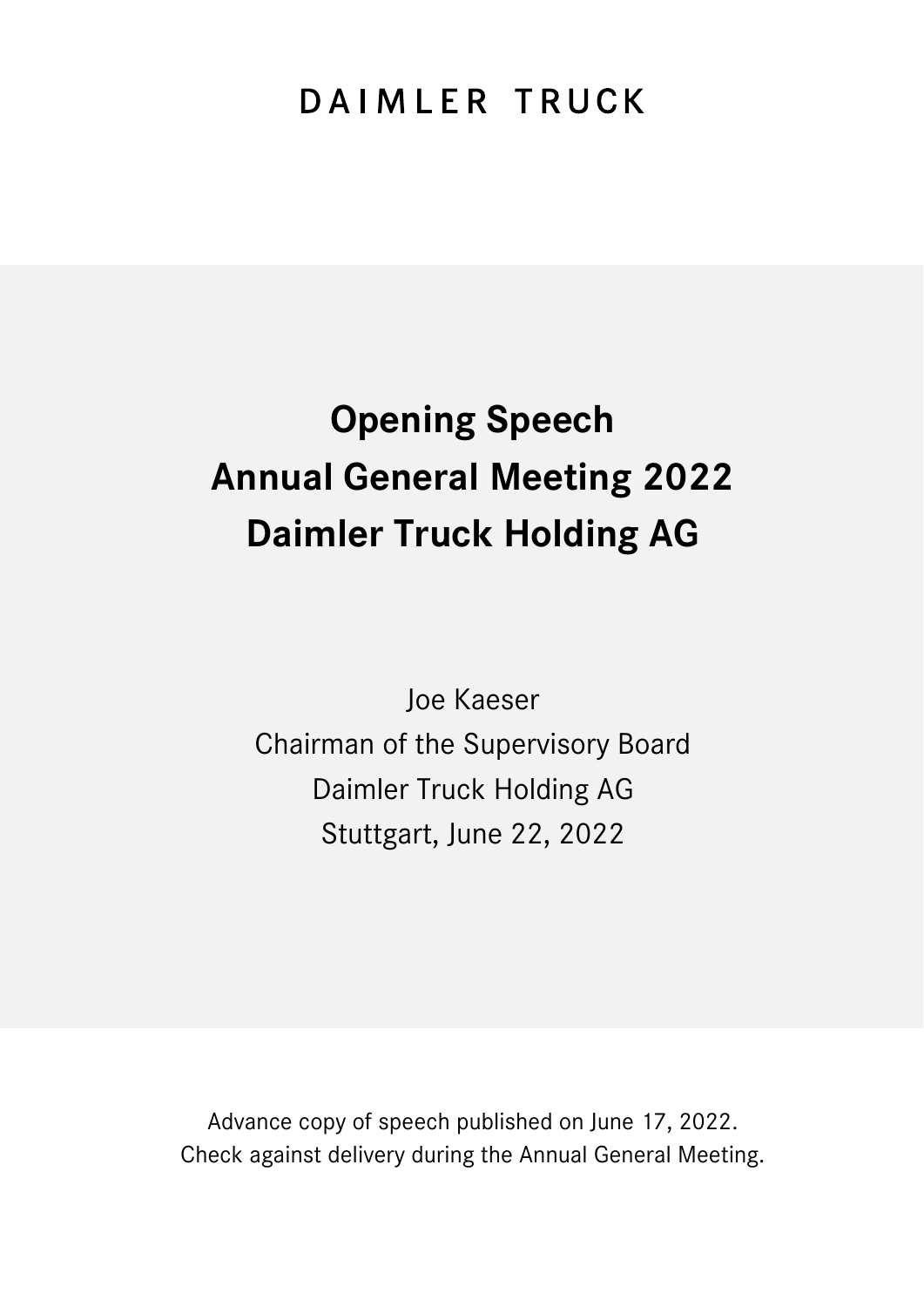#### **Dear shareholders, ladies and gentlemen!**

As Chairman of the Supervisory Board, I officially open the 2022 Annual General Meeting of Daimler Truck Holding AG and, in accordance with the Articles of Incorporation, will chair it.

First, however, I would like to emphasize that today is the119th day since a war, conducted with the brutal methods of the 20th century, is taking place in the middle of Europe. I was born in 1957 and, like many others, had the privilege of never having to personally experience a war. I hope for all of us that similar good fortune will be preserved for our younger generations as well. We are in full solidarity with the Ukrainian people and send our condolences to the families of the victims of this barbaric war.

# **Daimler Truck as an independent company**

Today we are reporting to you, for the first time, on Daimler Truck as an independent DAX40 company. Personally, I am very pleased about that.

Just a few months after our listing on the Frankfurt Stock Exchange we were promoted to the DAX40 league. This is a great acknowledgment of Daimler Truck's relevance and potential. At the same time, it also represents an obligation for us to reliably and successfully leverage our full potential.

# **Annual General Meeting 2022**

Unfortunately, planning uncertainty caused by the pandemic is forcing us to hold our Annual General Meeting virtually. That means without the physical presence of our shareholders or their proxies. The Daimler Truck Supervisory Board and the Board of Management place great importance on having a personal exchange with you, which was previously only possible at general meetings.

Some time ago, the German Federal Ministry of Justice presented a draft on the regulation of virtual general meetings at public companies. This draft included many good and important approaches as to how shareholder rights can be comprehensively guaranteed even at virtual general meetings, along with the necessary legal certainty for companies.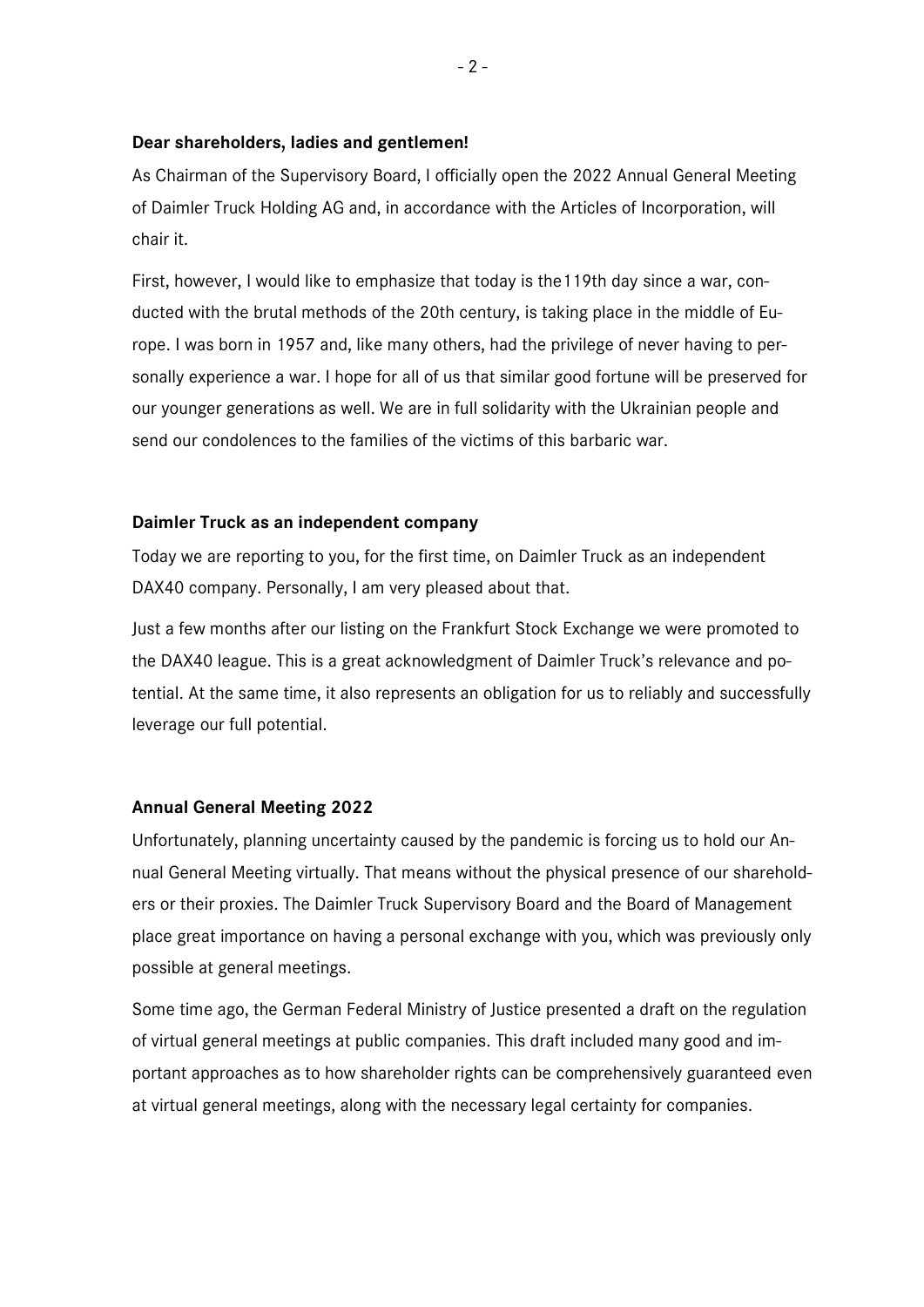However, we look with some concern at how the draft law has increased in complexity compared to the original, stringent draft bill. For the shareholder culture and shareholder rights in Germany it would be important that clarity prevails quickly. With regard to the organization of next year's General Meeting, we are following the development of the legislative process very closely and hope for practicable results.

Today, unfortunately, we are still working within a provisional legal framework. For that reason, shareholders have no right to speak, ask questions or make motions during this general meeting.

However, all registered shareholders and their proxies were able to submit questions up to midnight on June 20, 2022 via our InvestorPortal, the Internet service for our Annual General Meeting. We will delve into the answers to questions that were submitted by the deadline following the Management Board's report. We have taken the following measures to make the most of this situation. You could send us remarks in advance as a written statement or as a video message.

The video messages and written statements can be accessed by registered shareholders and their proxies on the InvestorPortal until the end of this Annual General Meeting.

You also had the opportunity to pose your questions on the speeches by Mr. Martin Daum and me: We published the speech scripts on our website on June 17, 2022. We believe these measures enhanced the right to ask questions in advance.

#### **2021 Review**

This is the first Annual General Meeting of the listed Daimler Truck Holding AG. Today, I am informing you of our first steps as an independent, listed company. In extremely challenging times, Daimler Truck has reoriented itself. In the midst of the Corona pandemic, chip bottlenecks and fragile supply chains, 103,000 employees gave customers the world over the best possible support, while driving forward important issues such as customer service, productivity and critical innovations in the transformation of mobility. They play their part in ensuring that critical infrastructures continue to reliably function under difficult conditions.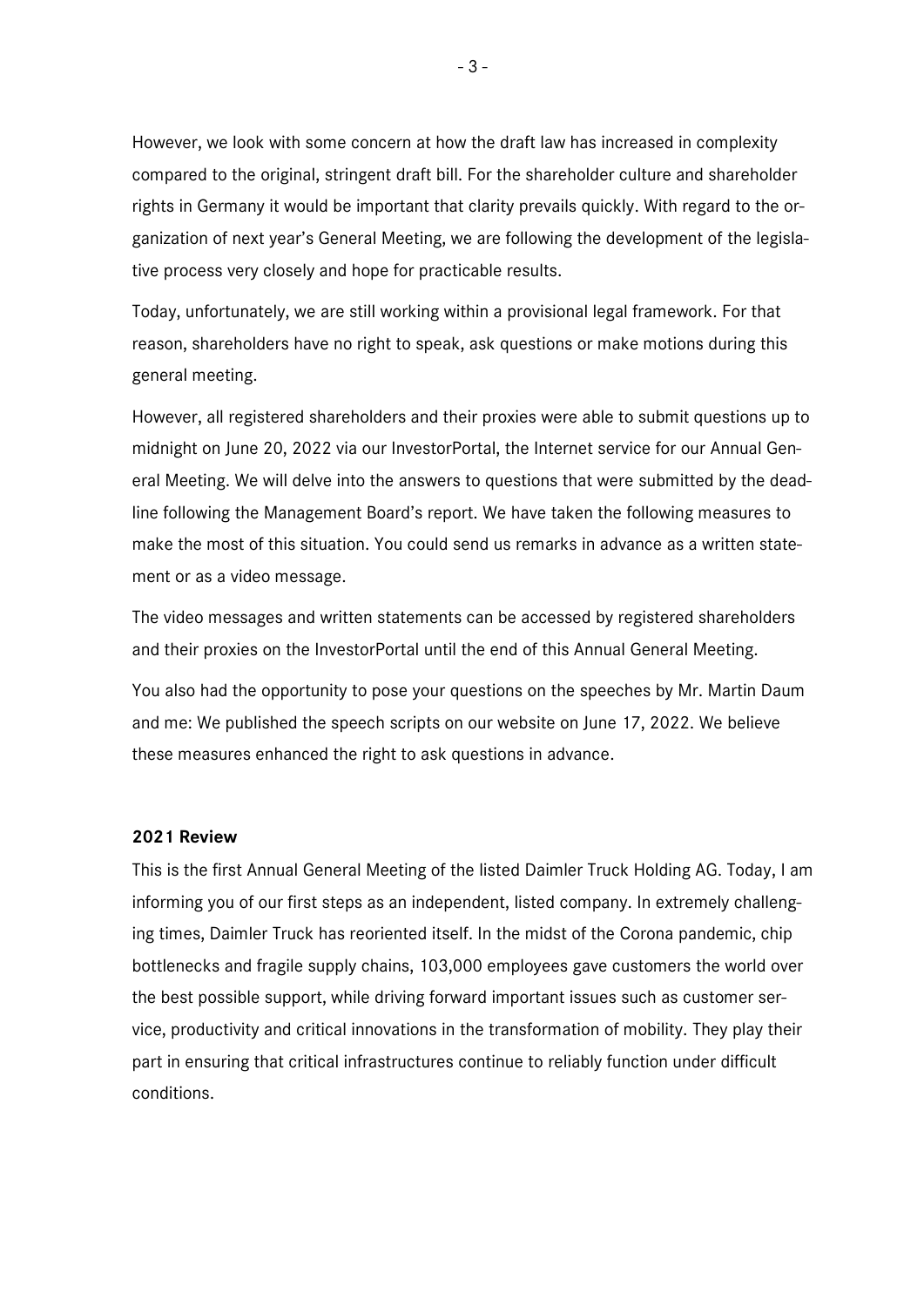On behalf of the Supervisory Board, I would like to sincerely thank all of our employees around the world for their dedication and commitment.

In addition, the Supervisory Board expressly supports the Board of Management's decisive action in connection with the company's engagement in Russia.

2021 was undoubtedly an extraordinary year for Daimler Truck and marked by major changes. This applies to day-to-day business and the technological transformation toward locally CO2-neutral vehicles.

Above all, it applies to the company itself: Because with the successful spin-off from Mercedes-Benz Group AG - formerly Daimler AG - Daimler Truck is now an independent company. This is a truly historic milestone that was primarily achieved thanks to the outstanding performance of the Daimler Truck employees.

The focus and speed with which the global Daimler Truck team implemented all necessary organizational and legal requirements for corporate independence -- without losing sight of business operations - deserves great respect.

The preparation and implementation of this major step also shaped the work of the Supervisory Board at the time. A detailed account of Supervisory Board's work in the past financial year can be found in Supervisory Board Report on page 18 of the Annual Report. 1

# **Sustainability**

<u>.</u>

Daimler Truck is one of the leading commercial vehicle manufacturers in the world. And with an ambitious business strategy, the company intends to continue to lead the industry in the future. In addition to securing market and technology leadership, this also applies to strong margins and sustainable management.

<sup>1</sup> [Daimler Truck Annual Report 2021 \(daimlertruck.com\)](https://www.daimlertruck.com/documents/investors/reports/annual-reports/daimler-truck-ir-annual-report-2021-incl-combined-management-report-dth-ag.pdf#page=18)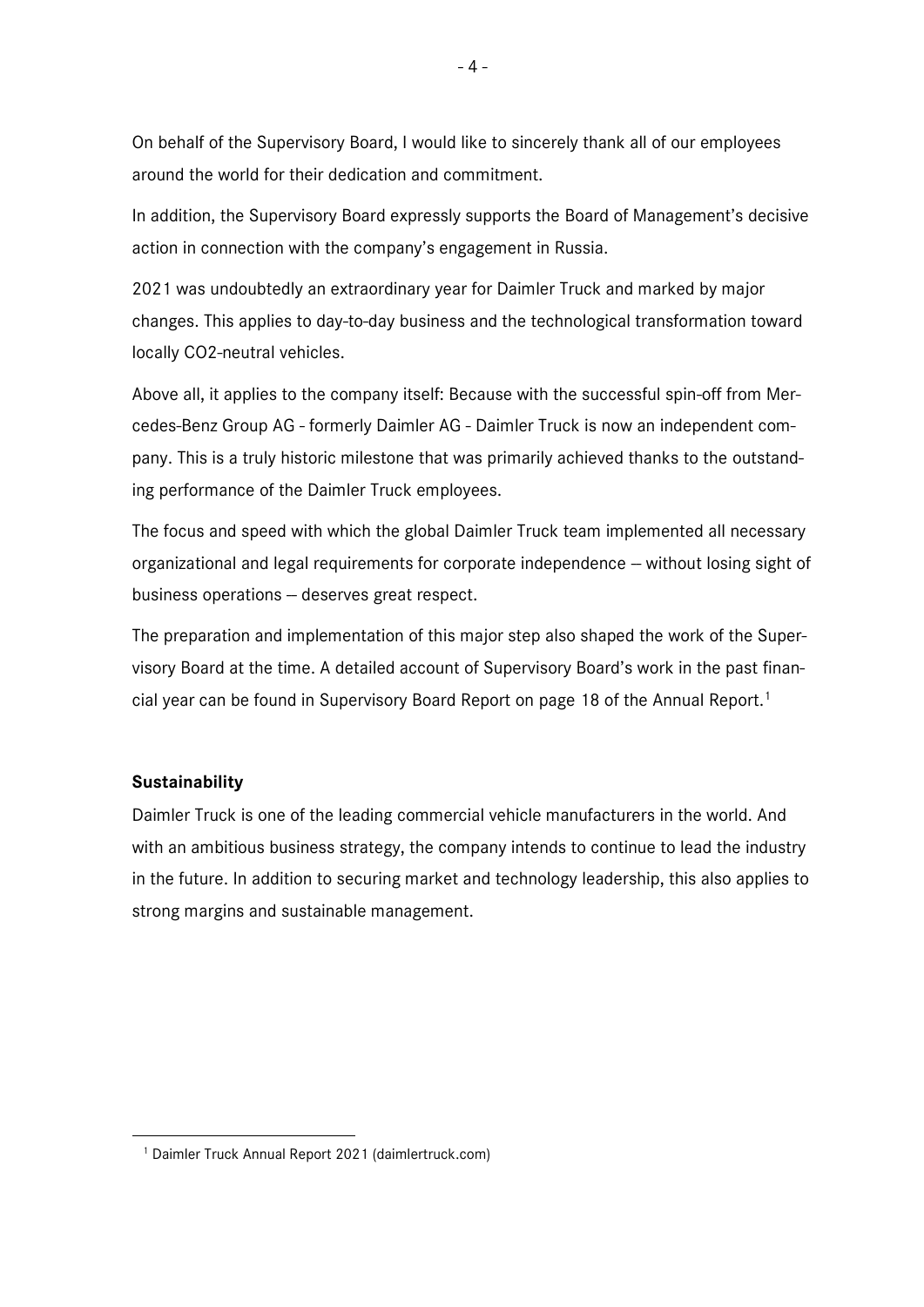The company's management team, led by CEO Martin Daum, is at the forefront of this objective. You can find the CVs of the Board of Management members on our website. $^2$ 

We are convinced: This team has the right combination of entrepreneurial experience, professional competence, high standards and innovative spirit. These are all characteristics needed to successfully shape the future of transport.

That's not just a corporate goal – it's a social responsibility we live. The current reorientation of the commercial vehicle industry is a huge transformation. And it serves a great destiny or a "Purpose," as it is called today.

Because companies like Daimler Truck and their products are an essential part of society. Trucks and buses enable the transport of goods and mobility, without which our world would stand still. Acting responsibly has therefore always been deeply embedded at Daimler Truck.

The company is clearly committed to sustainability and is guided by the internationally recognized ESG framework "Environment, Social and Governance."

As part of the former Daimler AG, Daimler Truck had already laid a strong ESG foundation with many initiatives. Now, as an independent company, our responsibility is more direct and important than ever – to our employees, to the environment, to the owners and to society as a whole.

The Supervisory Board attaches great importance to a stringent, transparent and measurable expansion of the company's sustainable, social and market-oriented activities. Together with the Board of Management, it has defined rules and agreed on targets.

Furthermore, a "Corporate Sustainability Board" was established, as which the Board of Management regularly meets. This is managed directly by the CEO. In his speech, Mr. Daum will go into more detail about essential elements, such as our sustainable transport concept.

As a whole, the Supervisory Board advises and monitors the Board of Management regarding further development and implementation of our sustainable business strategy. Further-

<u>.</u>

<sup>2</sup> [The Board of Management \(daimlertruck.com\)](https://www.daimlertruck.com/company/corporate-governance/board-of-management/)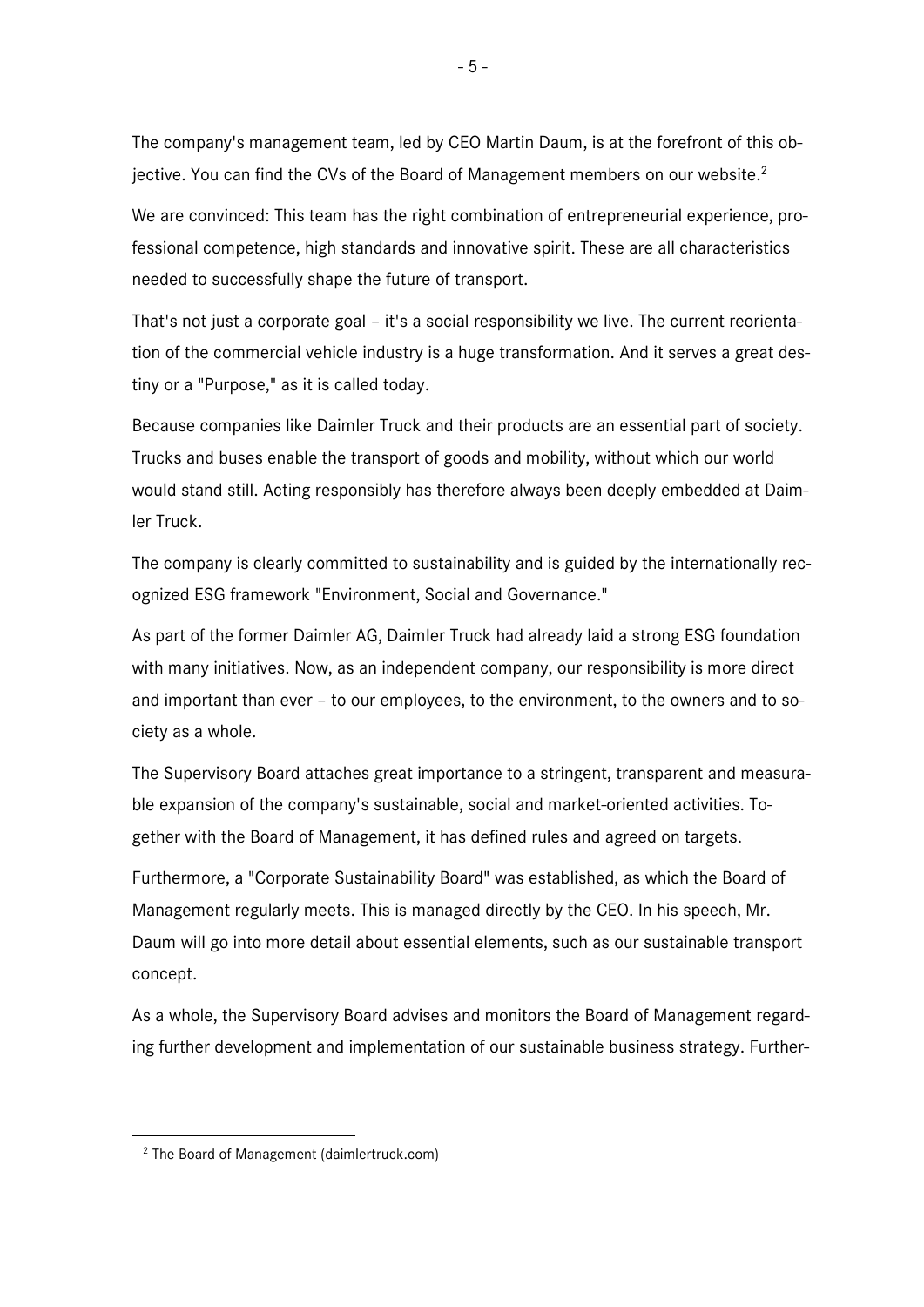more, essential parts of the ESG goals are part of the evaluation process for top management. There will be more on that later under remuneration system for the members of the Board of Management.

We are convinced that anyone who does not run their business in a sustainable, responsible, innovative  $-$  and therefore competitive manner  $-$  will find it difficult in the long-term to offer good prospects to customers, employees and shareholders.

#### **Ratification of the Board of Management and the Supervisory Board**

With reference to the items on the agenda for ratification of actions by the Board of Management and the Supervisory Board, which are to be voted on by means of an overall resolution, I would like to point out that Daimler Truck Holding AG was founded in March 2021. In preparation for the spin-off from the Mercedes-Benz Group, it was initially staffed with an interim Board of Management and Supervisory Board. In preparation for the spin-off, Martin Daum and Jochen Goetz were appointed to the Board of Management in July 2021. The rest of the Board of Management and the Supervisory Board began their work in the

current board composition in December 2021.

#### **Remuneration System**

We have presented the Board of Management remuneration system and the remuneration of the Supervisory Board, as well as the remuneration report for the past financial year in detail in the convocation document.

The Supervisory Board initially agreed to retain the system used in the former Daimler AG and which has been widely supported by the shareholders with an approval rate of 95.33% for 2022 as a basis. It takes into account important issues, such as the sustainable increase in profitability of Daimler Truck and the successful implementation of corporate strategy.

Building on this system, which has largely been adopted from Daimler AG, the Supervisory Board has already embedded ESG criteria in the remuneration system for 2022. These ESG criteria are taken into account in the short-term variable remuneration component of the Board of Management with an overall weight of 35 percent.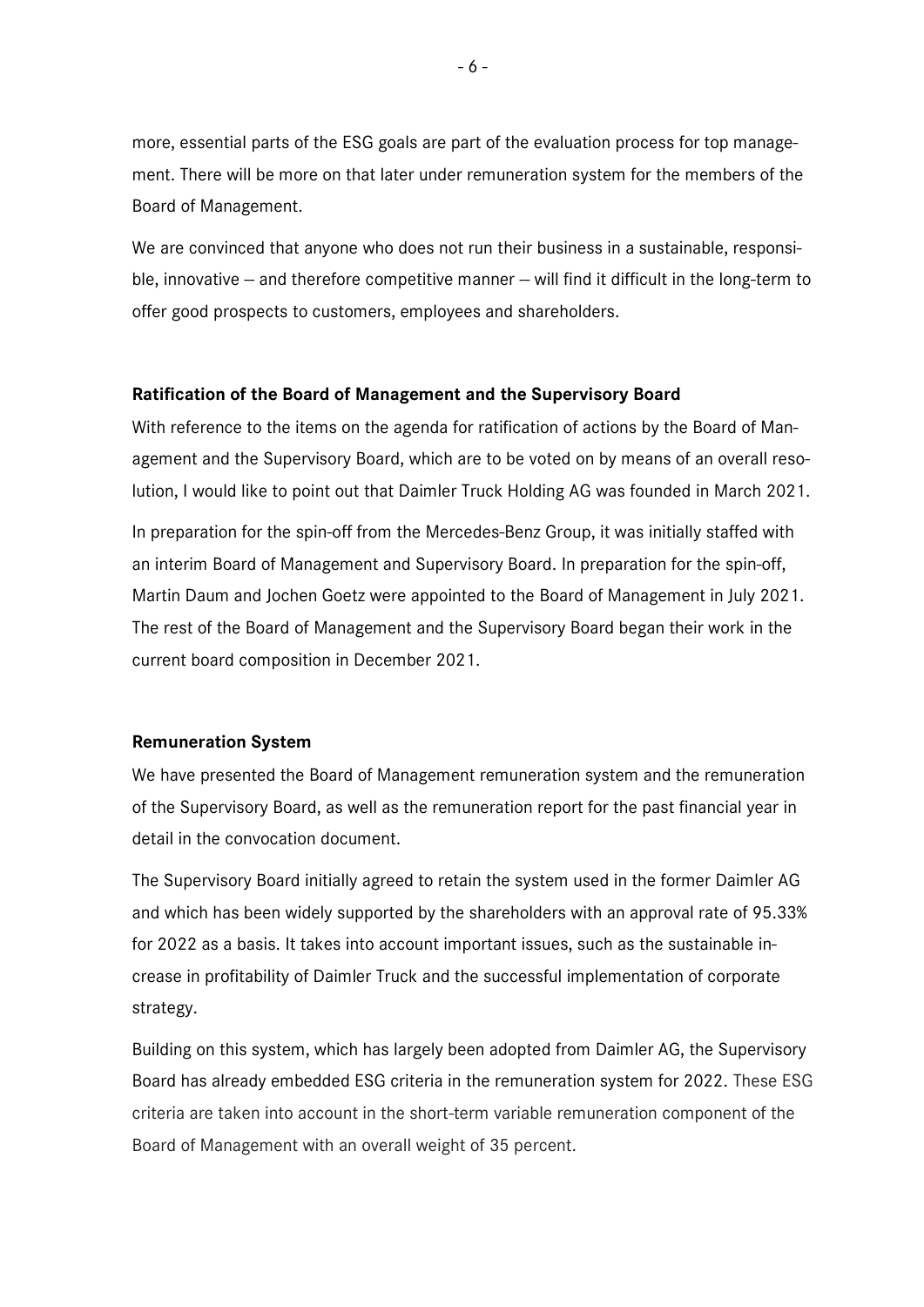These consist of:

- 15 percent in the "Environment" area. The decisive factor here is the number of eTrucks and eBuses sold.
- 5 percent in the "Social" area. Commitment to inclusion and diversity is crucial here.
- 15 percent in the area of "Governance". What counts here, above all, is the implementation of the ESG strategy.

We have taken a first step by including ESG criteria in the remuneration system. With a view to the 2023 financial year, the Supervisory Board is examining how further improvements can be made to the remuneration system. We are thinking, for example, of more closely integrating Board of Management remuneration with strategic corporate goals, the weighting of short, medium and long-term goals, as well as further consolidation of ESG criteria, the importance of which is also emphasized in the new version of the German Corporate Governance Code.

In order to link the Board of Management remuneration even more closely to our overall, strategic corporate objectives, we intend to embed ESG criteria in the long-term variable remuneration beginning with the 2023 financial year.

We are also examining measures to reduce complexity, increase transparency and dovetail more closely with shareholders' interests, particularly in regard to long-term goals.

#### **Elections to the Supervisory Board**

According to co-determination regulations, the Supervisory Board of Daimler Truck Holding AG must consist of 10 shareholder and 10 employee representatives. The Supervisory Board of Daimler Truck Holding AG currently consists of 20 members, all of whom were elected at the Annual General Meeting of Daimler Truck Holding AG prior to the spin-off.

10 of these members were elected in consultation with employee representatives, but formally as shareholder representatives. In December 2021, after the spin-off took effect, the Board of Management then initiated so-called status proceedings with regard to the statutory composition of the Supervisory Board.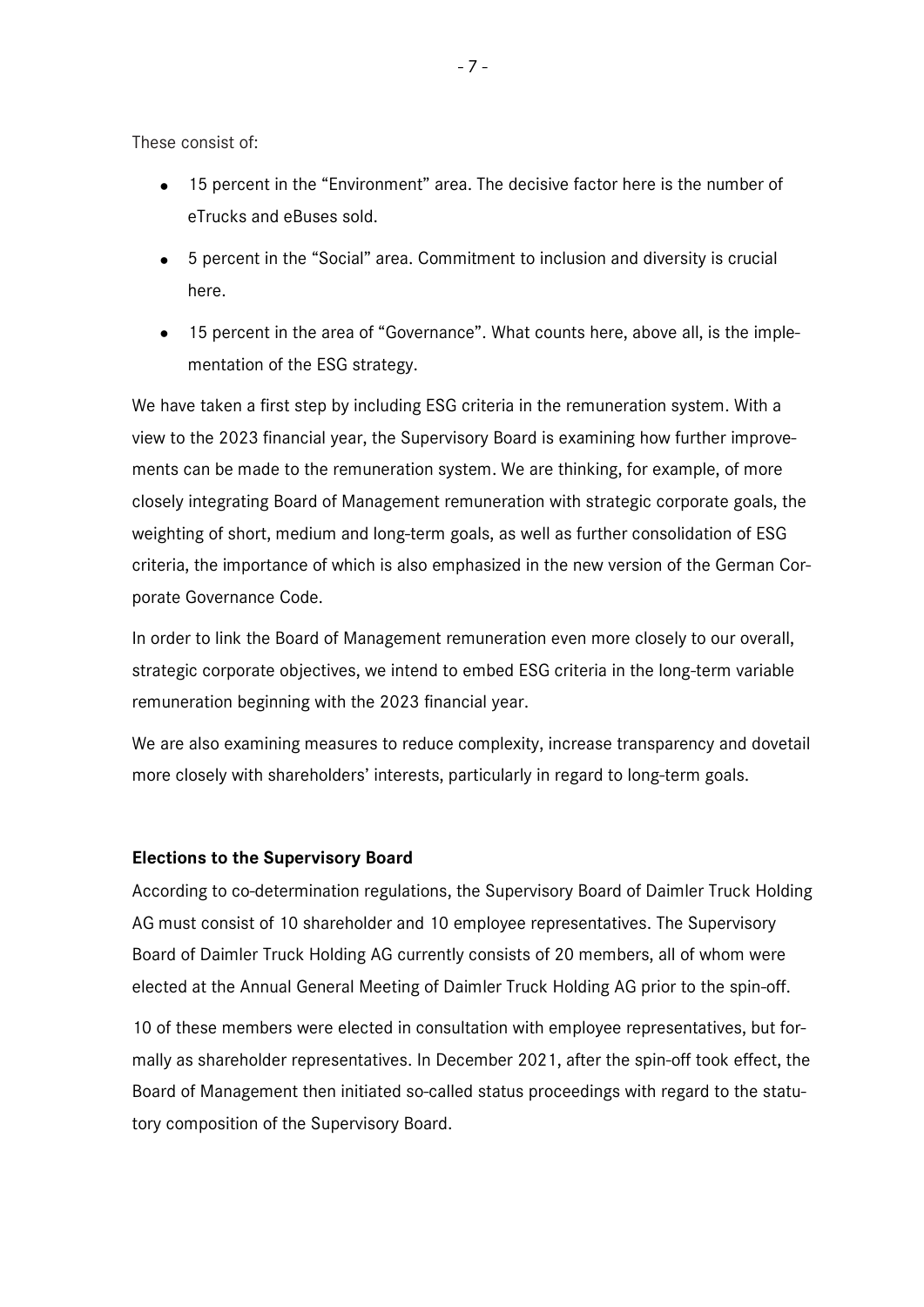With the end of today's Annual General Meeting, all mandates of the members of the Supervisory Board will expire. The 10 shareholder representatives are therefore to be newly elected today.

The 10 employee representatives were court-appointed by order of the Stuttgart Local Court on June 13, 2022 for the period up to the end of the election process at the end of this year.

At this point, I would like to expressly emphasize that the cooperation in the work done by the Supervisory Board in its current composition was always collegial and trusting, even on difficult issues. This cannot be taken for granted, especially at a time when virtual meetings were the norm and complex transformation topics were not uncommon. By this I mean, in particular, the cooperation with our colleagues on the employee side.

Constructive operational co-determination is an important element of corporate development, as is responsible interaction with one another. I would therefore like to thank Michael Brecht, the deputy chairman of the Supervisory Board, and all my colleagues for the extremely good start to our cooperation.

On the shareholder side, the previous 10 representatives are standing for re-election today. This time, however, by a large number of shareholders. Therefore, I would like to go into the requirement criteria in more detail. When selecting candidates we attached great importance to management experience, industry knowledge, professional competence, internationality and diversity. Knowledge and experience that will be important for the future of the industry and the company, such as digitalization and platform know-how, were also important.

First things first: As the current Chairman of the Supervisory Board, I am particularly pleased that we were able to recruit such strong candidates for Daimler Truck. I hope you agree:

Because the members of the Supervisory Board who are up for election bring extensive management and industry experience, including as CEOs, as well as broad specialist skills. Their experience with transformation topics such as digitalization and future technologies, including Blockchain and autonomous driving, should be emphasized. Several candidates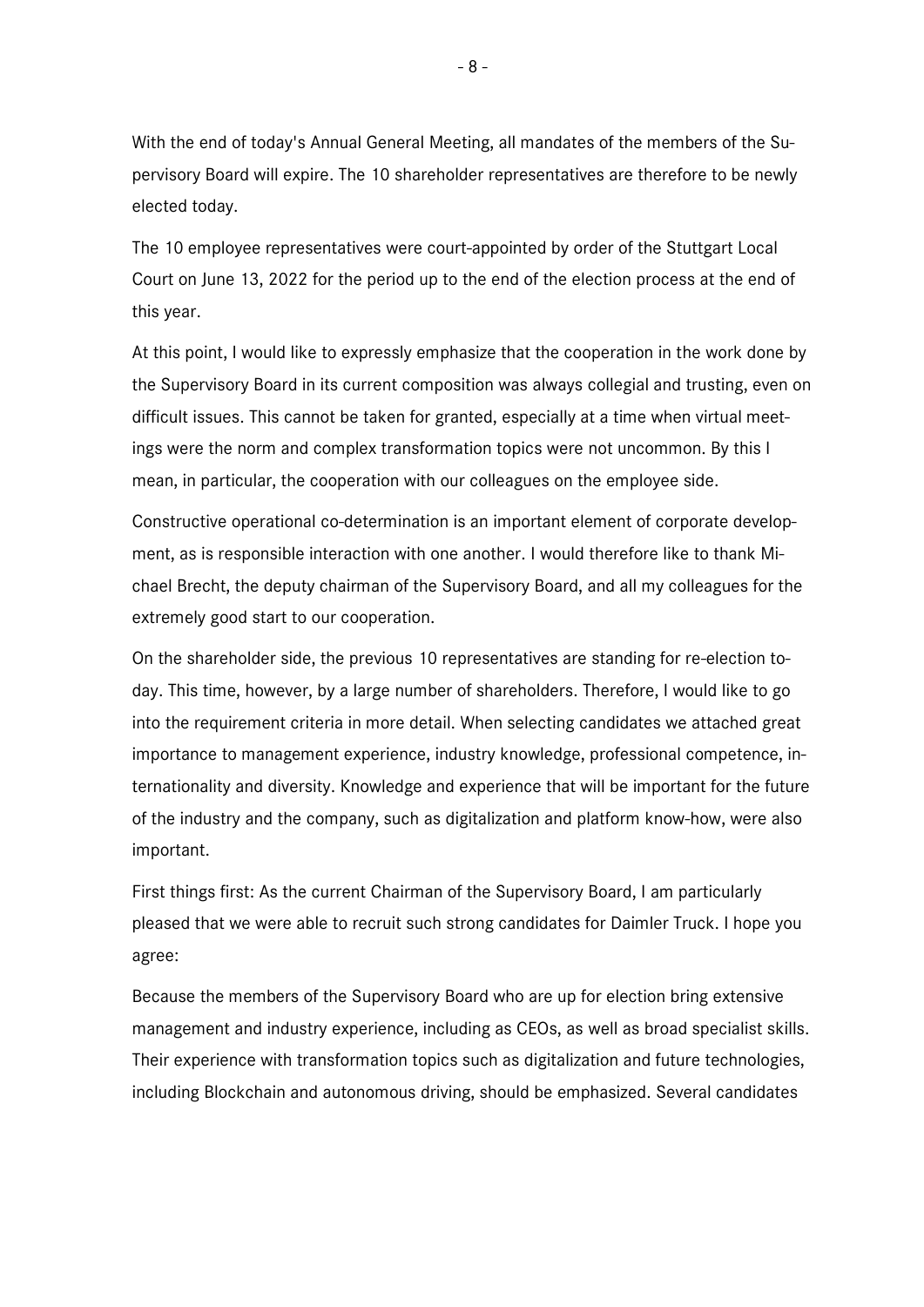also have in-depth knowledge of accounting and auditing. In the important topic of sustainability, their competencies range from sustainability reporting and the environment to Corporate Social Responsibility and Corporate Governance, as well as diversity, equality and inclusion. Last but not least, as a globally active company, internationality is also very important to us, which I think is very well represented.

I am therefore convinced that the proposed candidates for the Supervisory Board meet the profile of requirements for a proper Supervisory Board exceedingly well. I am confident they can make a significant contribution to the future success of Daimler Truck. Based on the recommendation of the Nomination Committee, the following shareholder representatives are therefore proposed for re-election under today's agenda item six.

In alphabetical order by last name:

- **Michael Brosnan** lives in Massachusetts, USA. Until 2019, Michael Brosnan served as CFO of Fresenius Medical Care AG & Co. KGaA.
- **Jacques Esculier** lives in Saanen, Switzerland and is the former Chairman and Chief Executive Officer of WABCO Holdings Inc.
- **Akihiro Eto** from Tokyo, Japan, was a Member of the Board, President and Global Chief Operating Officer of Bridgestone Corporation until 2020.
- **Laura Ipsen** lives in Virginia, USA. She is President and Chief Executive Officer of Ellucian Company L.P., and has held senior positions at software companies such as Cisco Systems Inc., Microsoft Corporation and Oracle Corporation over many years. Her tenure at Versik Analytics, Inc. ended on May 25, 2022.
- **Renata Jungo Brüngger**, a resident of Horgen, Switzerland, is a member of the Board of Management of Mercedes-Benz Group AG and a member of the Board of Management of Mercedes-Benz AG. As an active board member, she is responsible for the area of integrity and law, including sustainability.
- **John Krafcik**, of Texas, USA was most recently Chief Executive Officer of Waymo LLC, an independent subsidiary of Alphabet, Inc. Since the convocation was sent, he has resigned from Waymo LLC as a consultant.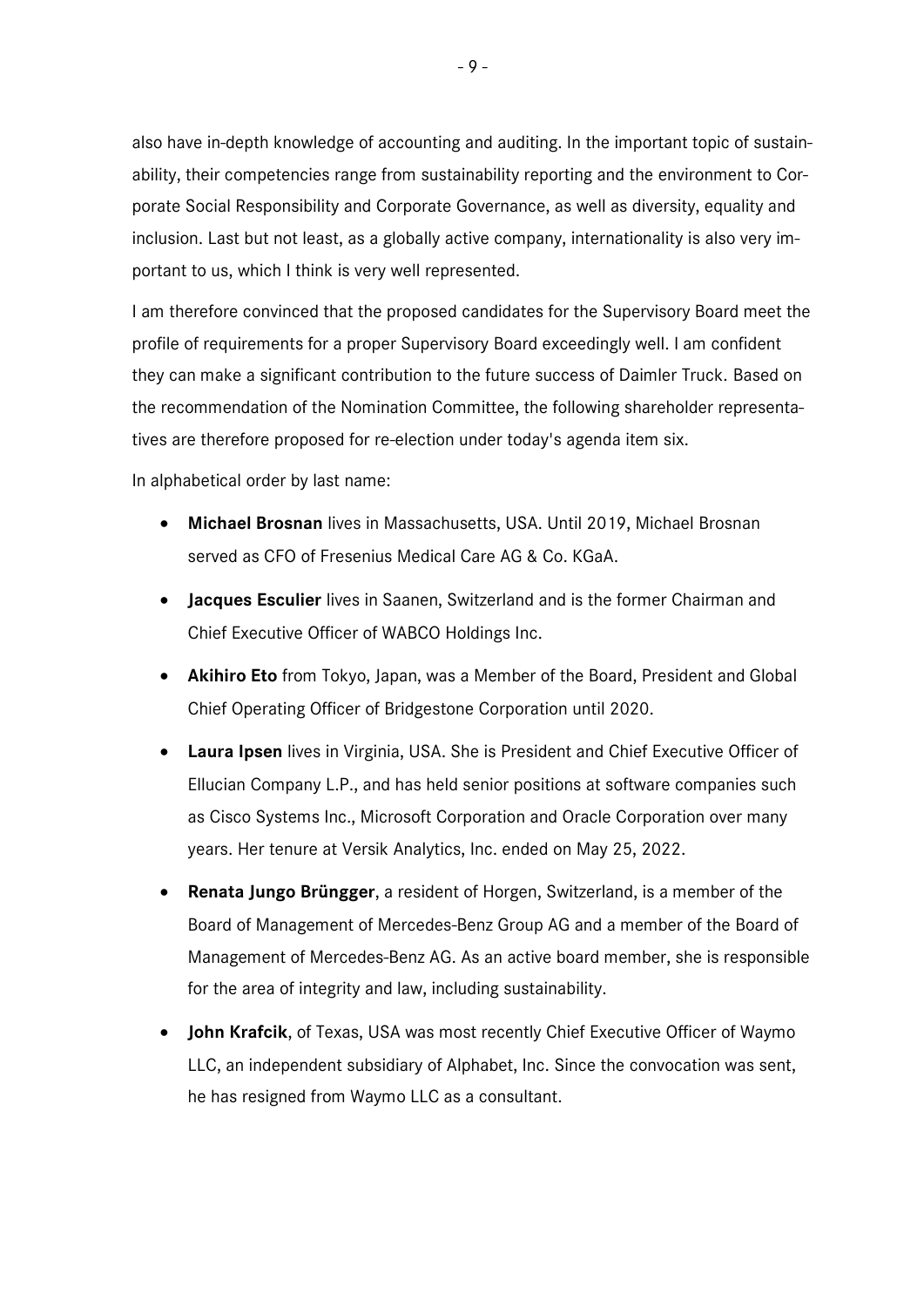- **Prof Dr hc Martin Richenhagen** lives in Georgia, USA. For many years he was Chairman, President and Chief Executive Officer of AGCO Corporation.
- **Marie Wieck** resides in upstate New York. Marie Wieck was General Manager of IBM Blockchain and is an Executive Partner at Ethos Capital. Above all, her technical expertise in the field of digitalization is of emphasis.
- **Harald Wilhelm** of Stuttgart, as Chief Financial Officer is a member of the Management Board of Mercedes-Benz Group AG and a member of the Board of Management of Mercedes-Benz AG. He is Chairman of the Supervisory Board of Mercedes-Benz Mobility AG and a member of the Supervisory Boards of Mercedes-AMG GmbH as well as BAIC Motor Corporation Ltd.
- As for me, **Joe Kaeser**, I live in Munich and am Chairman of the Supervisory Board of Siemens Energy AG and a member of the Board of Directors of Linde Plc. Most recently, I was President and Chief Executive Officer of Siemens AG.

Further, in-depth information on the careers of the various candidates can be found on our website for the Annual General Meeting.<sup>3</sup>

The candidates stand for election for a term of office that lasts until the end of the Annual General Meeting in 2026, i.e. for approximately four years instead of the legally permissible maximum period of approximately five years. This is in line with the expectations of institutional investors in particular and the requirements of modern Corporate Governance. In the event of my re-election, it is intended that I, as the current Chairman of the Supervisory Board, should again be nominated for the office of chairman.

# **Outlook**

<u>.</u>

Daimler Truck has both achieved and learned much in these first few months of independence. For example, major changes are possible and have a positive effect if you approach them boldly and consistently and explain them transparently. However, the development of a new company takes time and patience: especially when it comes to what is arguably the biggest restructuring of the commercial vehicle industry of all time.

<sup>3</sup> [Annual General Meeting 2022 \(daimlertruck.com\)](https://www.daimlertruck.com/investors/financial-calendar/annual-meetings/annual-general-meeting-2022/)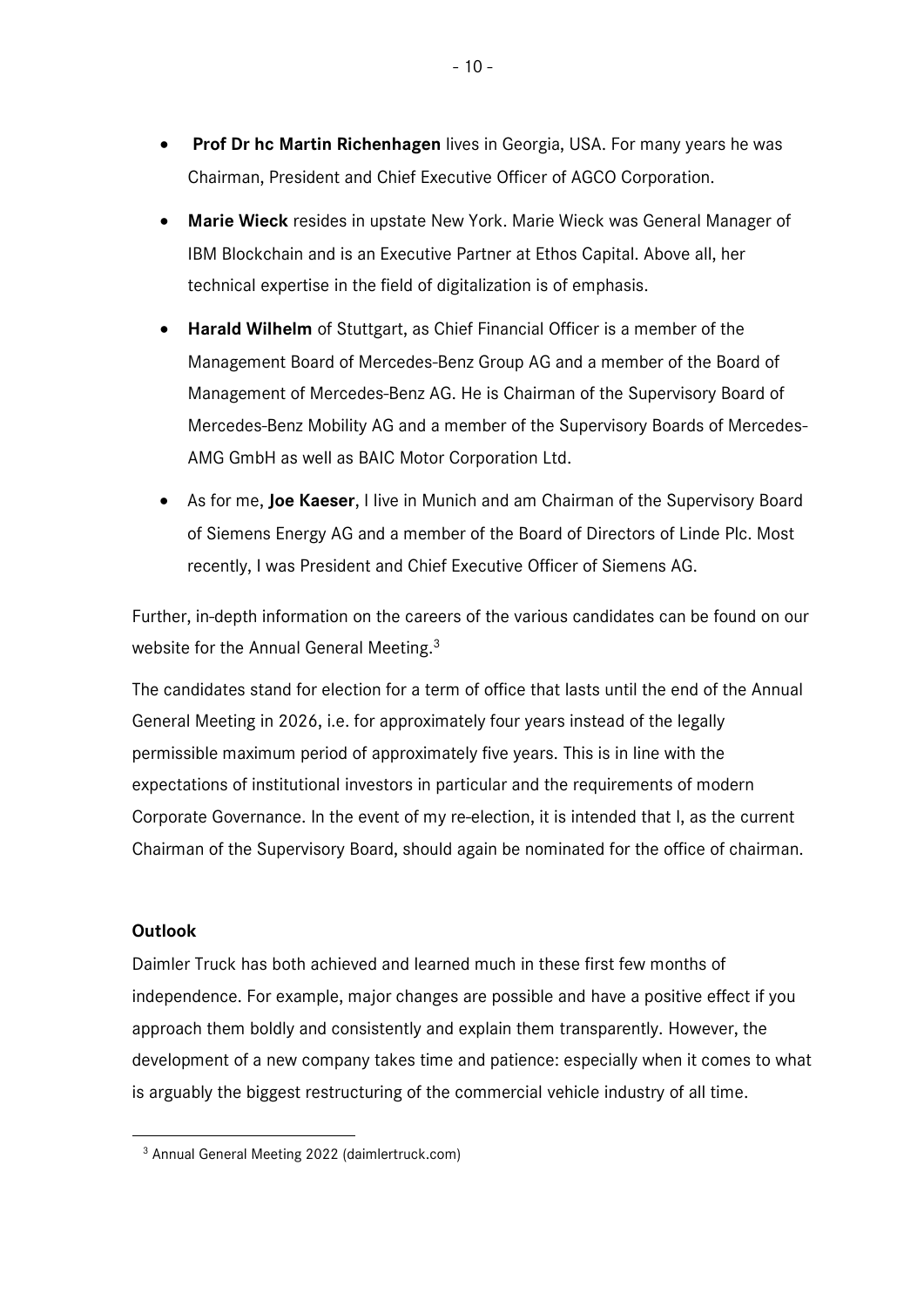From my experience with major structural realignments, I know it takes a lot of energy, conviction and motivation to consistently stay on track. In doing so, one must never lose sight of the goal, even if the road to get there frequently changes. And transformations can cause some pain before they shine! This is another insight of which we must always be mindful in our operational cooperation.

Daimler Truck has everything a successful transformation requires: a strong management team, outstanding employees, strong and credible brands worldwide and, above all, a convincing determination or Purpose, as we say today.

These are strong prerequisites many other companies would wish to have.

Thank you for your attention.